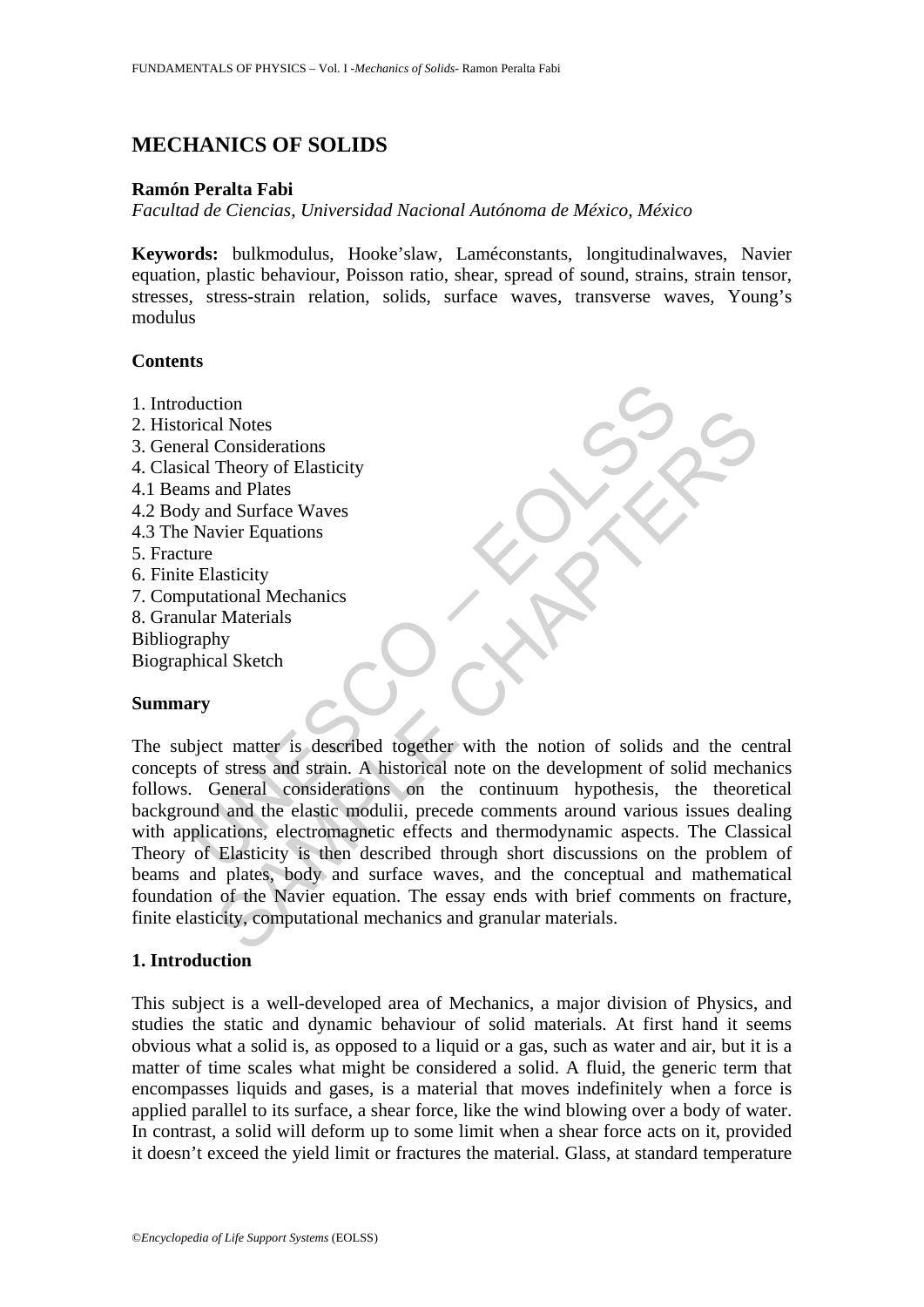and pressure, appears quite solid on the time scales of seconds and months, while it slowly flows or creeps down under the effect of the earth's gravitational field, in the scale of hundreds of years, as it is apparent in the stained glass windows in medieval gothic cathedrals; at higher temperatures this *plastic* behaviour becomes more evident.

Usually, this area is viewed as a part of what is called Classical Physics, in the sense that Newton's laws of motion are fully applicable and no concern is given to the constituents of matter, atoms and molecules, where Quantum Mechanics provides the appropriate conceptual framework. Furthermore, large masses or velocities, such as the realm of galactic structures or a spinning neutron star, are also excluded, as Relativistic considerations must be taken into account.

ndard approach is to assume that a solid is a piece of material th, as forces are applied to it; it is made up of infinitely many parts.<br>
continuum hypothesis. Under this assumption, the theory address solid deforms under Forces are applied to it; it is made up of infinitely many parts. This is the forces are applied to it; it is made up of infinitely many parts. This is the induction that it deforms under a given load distribution. That i The standard approach is to assume that a solid is a piece of material that maintains its identity as forces are applied to it; it is made up of infinitely many parts. This is the socalled continuum hypothesis. Under this assumption, the theory addresses the way in which a solid deforms under a given load distribution. That is, its goal is to predict the response of a solid material when the forces acting on it are known. The latter, when divided by the area on which they act are called stresses; those parallel to the surface are shear stresses, and the normal or perpendicular forces per unit area are known as normal stresses. Any material, solid or fluid can withstand a normal stress. The resulting deformation of a solid under specified stresses is formulated in terms of a displacement field, which characterizes how each point of the material is displaced as a result of the load at its original position. It contains the size of the displacement and the direction in which it takes place; it is a vector quantity. As this vector field changes from point to point, it is important to know its spatial variation. This is given by the strain field, a tensor quantity, which can be viewed as the local elongation per unit length. One might imagine a vector field as an infinite array of small arrows, at each point in space, that specifies a local direction and some number related to the size of the arrow; the velocity (vector) field in a flow provides the direction and magnitude of the velocity of the fluid at each point. A tensor field, a richer entity, gives some property, at each point, in an infinite number of directions; the strain (tensor) field includes, at every point, the local displacement and how it varies in all possible directions.

Solids can be characterized by their response under a given load. Consider a rectangular solid sample in between two parallel flat plates glued to opposing faces. If the plates are pushed together compressing the sample, a normal stress deforms the material; likewise if the plates are displaced parallel to each other in opposite directions, a shear stress will also lead to a deformation. In either case, when the plates are set back to their initial position the sample rearranges itself; if it fully recovers its shape, the material is said to be *elastic*; it is called plastic if some permanent deformation remains. Again, this behaviour will depend on the conditions under which this loading test is performed. At low temperatures, short times and small enough loads, most materials are elastic. As these quantities increase, *plastic* behaviour is observed unless the material is brittle and fractures. *Viscoelastic* substances are those that display a mixed behaviour, exhibiting both elastic and creeping features. These materials, along with those showing more complicated responses are the subject study of Rheology, which is somewhere in between Fluid and Solid Mechanics, sharing the same basic principles but dealing with complicated responses.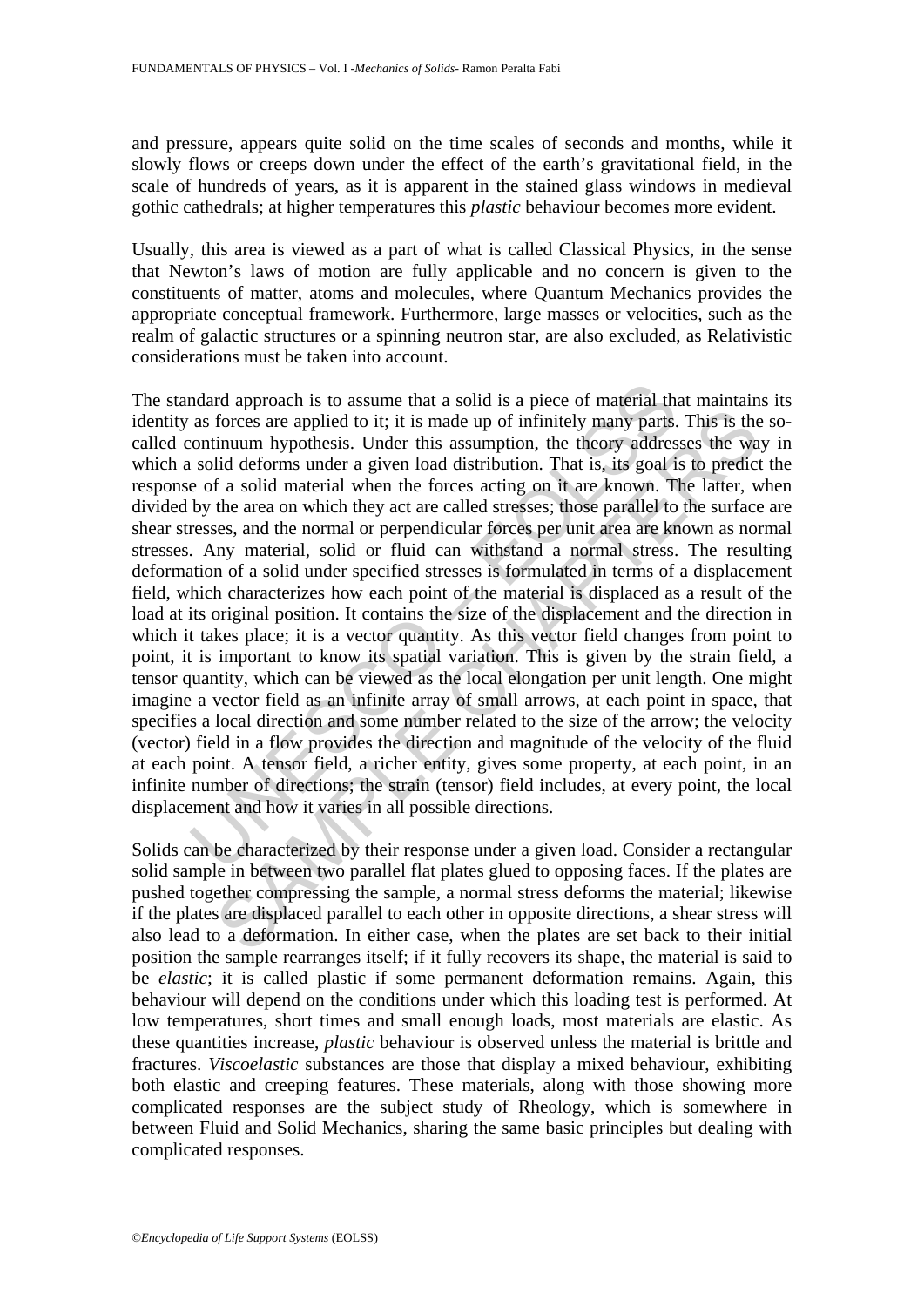## **2. Historical Notes**

Entair work establishing the basic pluriques or iveclations set the developments. With these correstones, the privileged minds of I<br>mbers of the Bernoulli family, mainly Jakob, Johann, and<br>ting the appropriate mathematical response to the first elastic production of the appropriate mathematical considers of the Bernoulli family, mainly Jakob, Johann, and Daniel, be the solution of the first elastic prolehans during the eighteenth century. In The practical handling of solid materials goes back, of course, to the development of tools, weapons and shelters in prehistoric times. The Renaissance brought light to the earliest quantitative attempts to determine tensile strength and the concept of stress, mainly due to Leonardo Da Vinci and, a hundred years later, Galileo Galilei. By 1660, Robert Hooke had discovered the important result that bears his name, first published as an anagram (*ut tensio sic vis*) in 1676, which translated freely states that the deformation is proportional to the applied force; this is Hooke's law. Isaac Newton's monumental work establishing the basic principles of Mechanics set the stage to all future developments. With these cornerstones, the privileged minds of Leonhard Euler and members of the Bernoulli family, mainly Jakob, Johann, and Daniel, began formulating the appropriate mathematical language of continuum mechanics and addressing the solution of the first elastic problems during the eighteenth century. In this period Charles-Augustine Coulomb started to relate the somewhat formal mathematical results to actual problems. The next century, mainly due to the French school represented by Claude-Louis-Marie Navier, Augustine-Louis Cauchy, and Siméon-Denis Poisson, saw the general formulation of the Theory of Elasticity almost in its present way; in fact, this was done for the case of small (infinitesimal) deformations. Major contributions were also made by George Green and Thomas Young (Lord Kelvin), introducing the recently developed concept of energy and the Principles of Thermodynamics. Though many names come to mind when following the conceptual and practical evolution of the field, besides those mentioned above, credit must be given to Adhémar-Jean-Claude Barré de Saint Venant for a principle that bears his name and significantly simplifies the practical use of the theory. The formulation of a theory for finite displacements required another century to be addressed and the advent of digital computers to be fully accessible.

## **3. General Considerations**

In order to be able to predict the dynamic behaviour of any solid material when the forces acting on it are known, a set of equations describing the spatial and temporal variation of the displacement field must be formulated, together with the appropriate initial and boundary conditions. The theory stems from Newton's laws of motion for the case of a continuum; Euler was able to do so in one of his most famous memoirs. The next key ingredient was the concept of stress, which was later introduced by Cauchy. With these elements, and a particular model for the "molecules" and their mutual interactions, Navier accomplished the task of giving the theory a structure that still remains. Using appropriate averaging procedures to "smooth out" the macroscopic details, he developed a phenomenological theory in which the collective behaviour of the constitutive particles defines the elastic response through the elastic modulii. Of course, many important details required years of research to be fully understood, modified or incorporated to the general theory.

In its present form, the theory is summarized by the equations relating the product of the density of the material and the local acceleration, to the forces per unit area acting at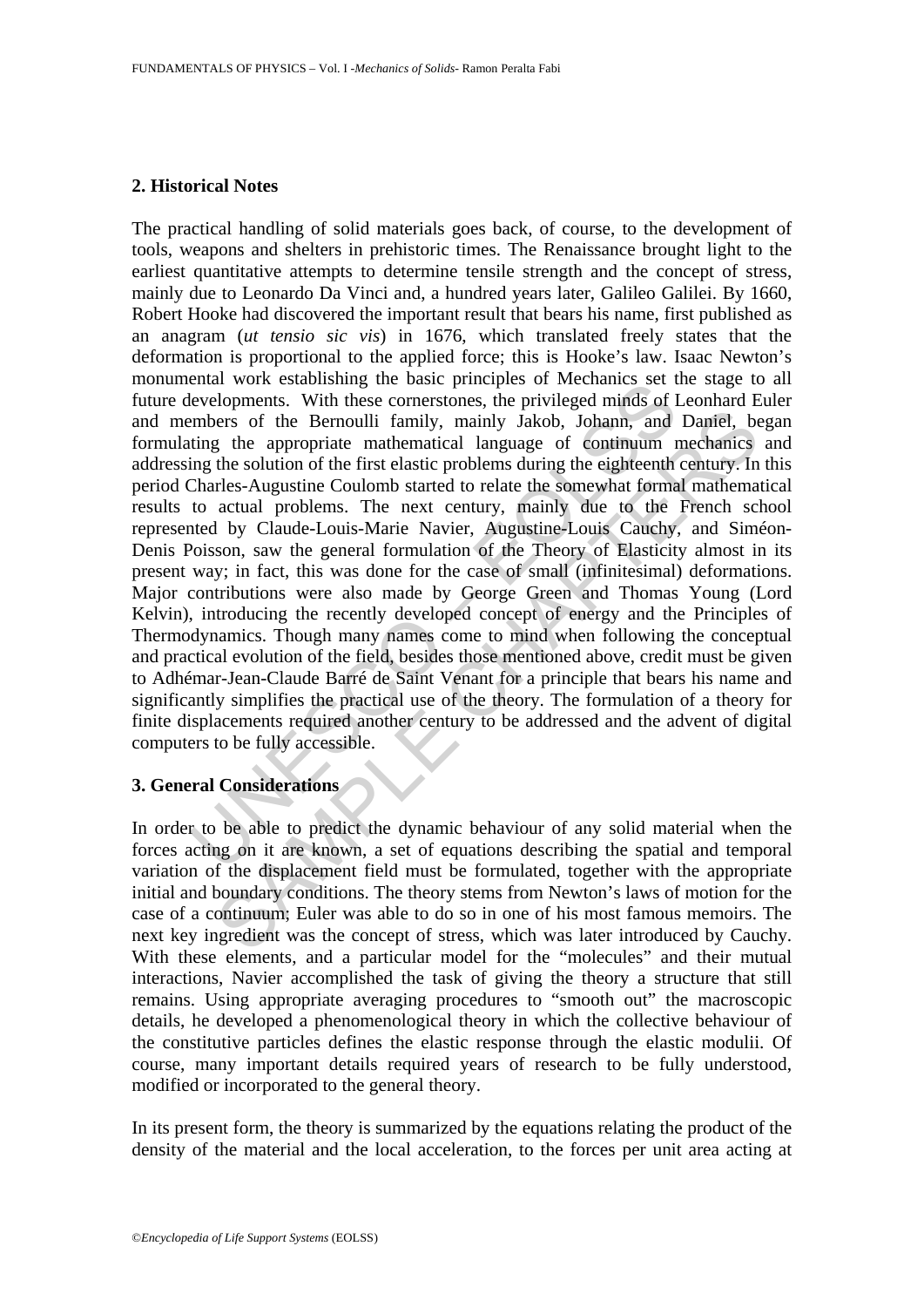that point. The latter are divided into a part that describes the local stresses, due to the surrounding material, and a part that "models" the external environment, such as gravitational or electromagnetic forces. It is in this first part where the specific elastic response of each material becomes apparent. This is done by relating the stresses to the strains at each point, the so-called constitutive or stress-strain relations. If the mutual dependence is in direct proportion, the proportionality factor being the elastic parameters (elastic tensor), the equations are linear. It was Cauchy who first and clearly showed that the elastic tensor could be expressed as an array of 81 numbers, of which only a subset of 36, as a result of symmetry considerations, were independent of each other. A controversy aroused as to what were the maximum and minimum numbers of elastic modulii that a given material required to be completely characterized. It was Green who proved that for the most anisotropic material it suffices to determine 21 constants, while for the simplest possible case only two were needed; this was obtained by constructing an expression for the elastic energy, a novel approach at the time since thermodynamics was in its earliest stages of development.

who proved that for the most annisotopper inates and the state of the state of the state of the term and the tructing an expression for the elastic energy, a novel approach at tyrating an expression for the elastic paragu tring an expression for the elastic energy, a novel approach at the time s<br>eiting an expression for the elastic energy, a novel approach at the time s<br>amics was in its earliest stages of development.<br>
bletely isotropic a For a completely isotropic and homogeneous material, in which no preferred directions or positions are present, two elastic parameters are sufficient to fully characterize the solid. These are known as the Lamé constants ( $\lambda$  and  $\mu$ ), or the Poisson ratio (*v*) and Young's modulus (*E*), or the shear (*G*) and bulk (*K*) modulii. Depending on which form is suitable for a particular problem, any two parameters may be used, as well defined relations exist among them, v. g.:  $E \nu = \lambda (1-2\nu)(1+\nu)$ , or  $3K(1-2\nu) = E$ . Physically, the set  $E-V$  is simpler to interpret. For example, suppose that a cylindrical rod is subject to a uniform pull at the ends (uniaxial tensile stress). The rod will extend in this direction and will contract along the two mutually perpendicular directions in the circular cross section as it becomes thinner. In this case,  $\nu$  represents the ratio of transverse contraction and longitudinal extension, while *E* is the ratio of the applied longitudinal force and the resulting extension. The first is dimensionless, as it is the ratio of two lengths (the lateral contraction and the longitudinal extension of the rod), and *E* has the dimensions of stress or pressure (force/length<sup>2</sup>), typically the pascal (1 Pa = 1 N/m<sup>2</sup>) or the dyne/cm<sup>2</sup>. The values of v are between 0 and  $\frac{1}{2}$ ; for example, on average, 0.17 for glass, 0.27 for structural steel, 0.33 for aluminium alloys, and 0.48 for rubbers. For *E* some illustrative average values (in  $10^{10}$  Pa) are 6.9 for aluminium alloys and glasses, 19 for stainless steel, 69 for tungsten carbide, and 0.35 for polystyrene.

Once the theory was formulated, mathematicians, physicists, and engineers could readily address a variety of problems that led to many areas of research that are yet to be completed. The early studies of extension, compression, and flexure of beams, going back to Galileo and passing through the able hands of Euler, the Bernoullis, and Coulomb were then extended to three dimensional analyses and given a sound basis that could be useful for various technological applications, mainly oriented to structural and stability calculations. Also, problems dealing with torsion of different solid configurations, strained plates and shells, solid contacts and impact, fracture and strength of materials, and the generation and propagation of waves in a solid material were, and still are, an active field of research in the most diverse directions and with the richest motivations.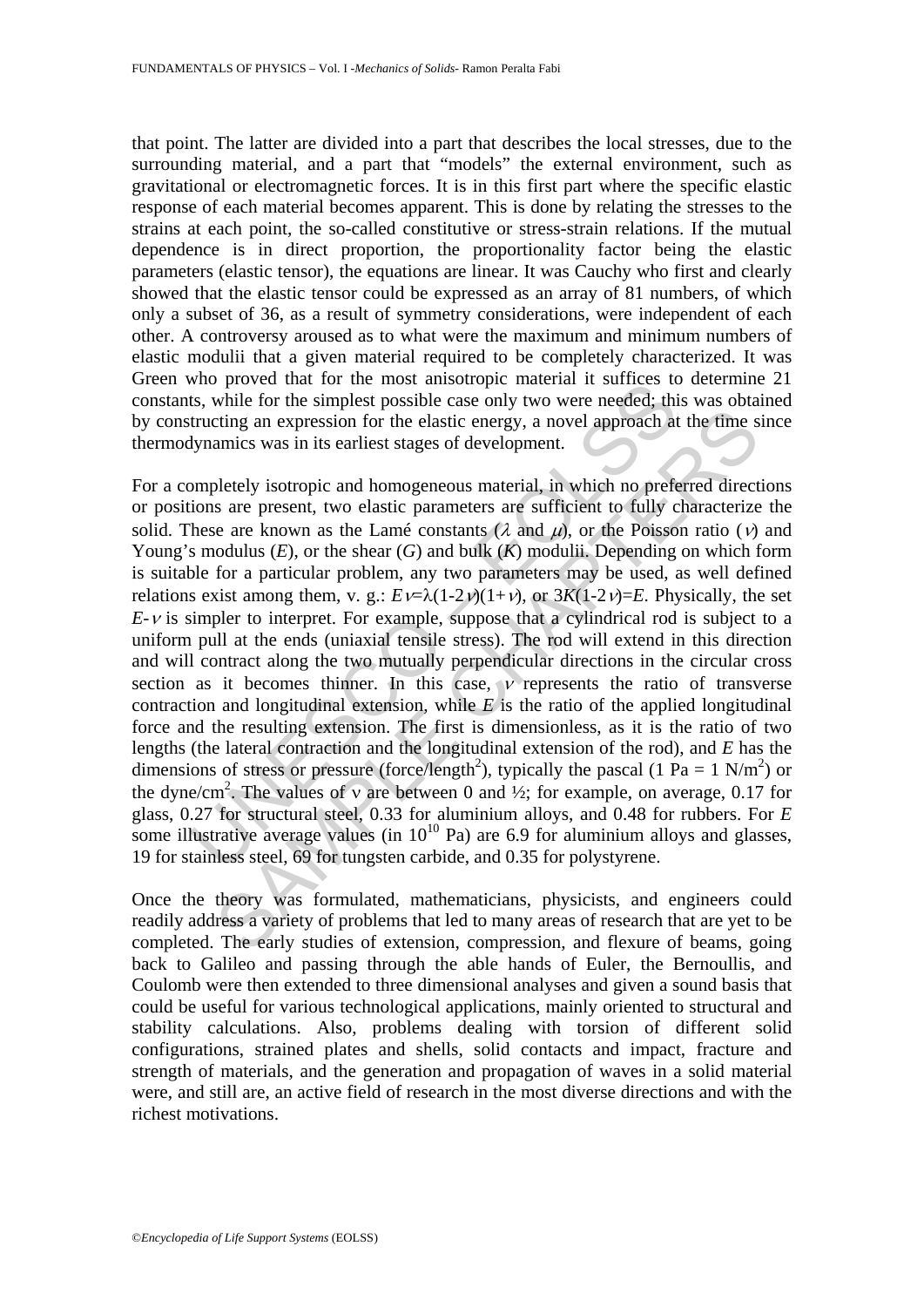When the solid can respond electrically or magnetically, the theory must be coupled with James Clerk Maxwell's equations describing all electromagnetic interactions. This is the case of conducting metals in the presence of magnetic fields, as in coils, and electric transformers. Situations in which stresses give rise to magnetic or electric effects, as in piezoelectric crystals, are also a case in point; these effects are known as magneto- or electro-striction. Thermal considerations may also be important in the stability of a structure or in its elastic response. For example, the density of a material and its elastic modulii depend on temperature; it is common knowledge that variations of the latter produce contraction or expansion of a solid. The first law of thermodynamics, stating energy conservation, takes into account that besides the mechanical work performed by the internal stresses or the external forces, the energy content of any material may be altered due to heat flow. Additionally, the second law of thermodynamics establishes restrictions on possible stress-strain relations, inequalities that various elastic properties must satisfy, as well as the accessible states a system can attain when allowed to evolve by removing imposed initial conditions, as in the removal of a mechanical constraint under thermal isolation (adiabatic process) or with an isothermal restriction by careful manipulation of heat sources.

of a materia may be antered to theat now. Adminitative, the orient of the town and by an incominal may be an incominally the allowed to evolve by removing imposed initial conditions, as echanical constraint under thermal i s elastic properties must satisfy, as well as the accessible states a system<br>allowed to evolve by removing imposed initial conditions, as in the remanical constraint under thermal isolation (adiabatic process) or with<br>rest In most instances, time-dependent problems in solid mechanics deal with either the stability of a static (equilibrium) structure or on the propagation of waves in a material. Otherwise, seldom is there any concern with the time dependence of the various strain or stress fields. That is, once the initial state is known, including the structural and geometrical features of the sample, and the stress distribution, the goal is to determine the final state, regardless of how this is reached; this accomplished, the stability of the final state is analysed. This means introducing some small perturbation on the solution, like slightly changing the displacement field or the imposed stresses, and following its time evolution; if this variation grows indefinitely in time, the structure is said to be unstable. The other case in which time is of any concern is that in which the material is forced externally at some initial time, producing a disturbance that propagates through it. The results are transient and steady waves of various types.



#### **Bibliography**

- - -

- L. D. Landau & E. M. Lifshitz, (1959) *Theory of Elasticity*, Addison Wesley.
- E. H. Love, (1944) *A Treatise on the Mathematical Theory of Elasticity*, 4th ed., Dover.
- G. Nadeau, (1964) *Introduction to Elasticity*, Holt, Rinehart and Winston.